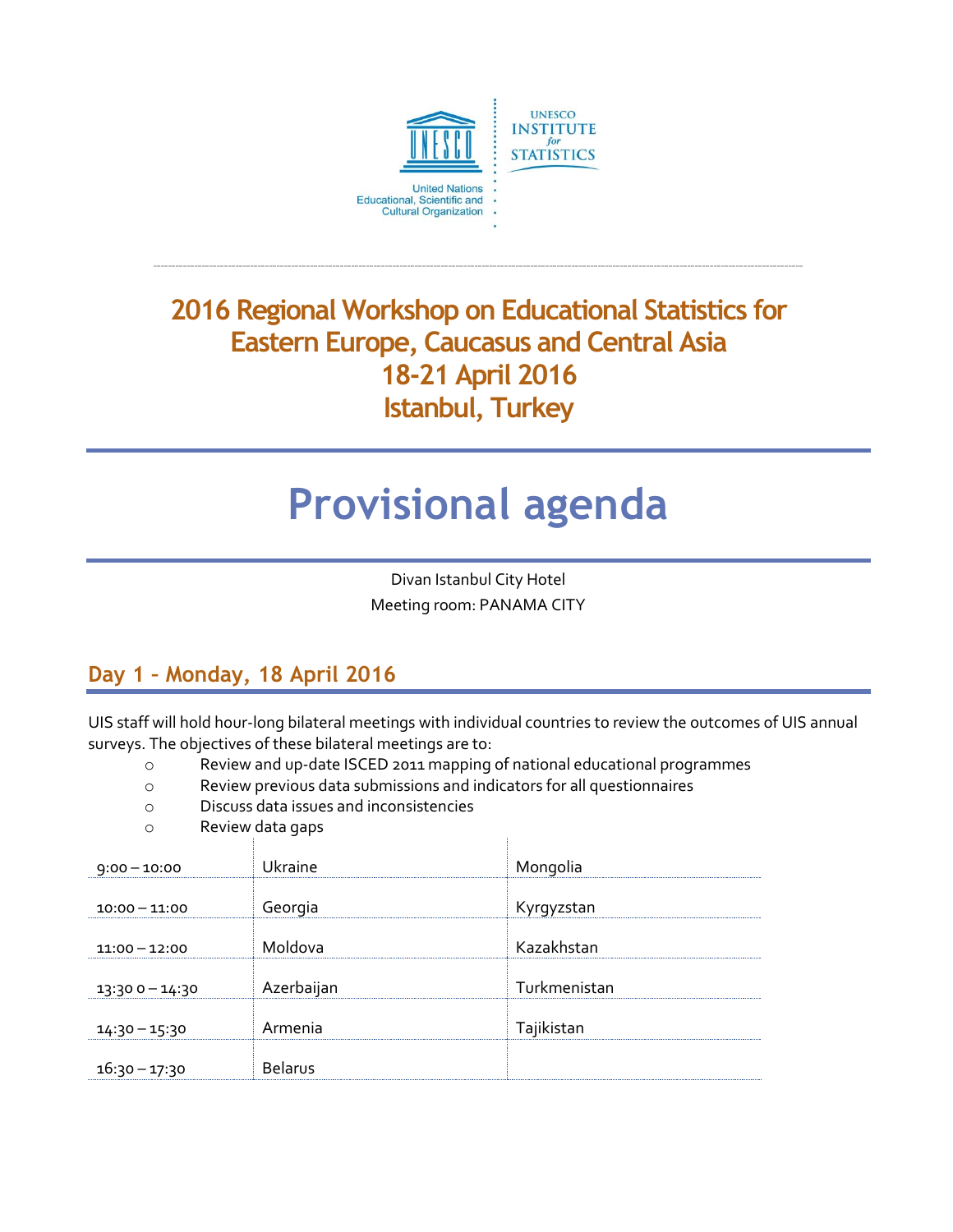

### **Day 2 – Tuesday, 19 April 2016**

| 9:00 AM | <b>Opening Session</b> |
|---------|------------------------|
|         |                        |

- o Opening of the meeting and welcome
- o Introduction of participants
- o Review of the meeting objectives
- o Adoption of the agenda
- 10:00 AM Coffee break
- 10:15 AM Update on timeliness of UIS Formal Education Survey in the region
	- o Review of UIS Surveys 2014 and 2015
	- o Review of response rates and data quality
	- o UIS recent outputs

#### 11:30 AM Presentation of 2016 UIS data collection instruments

- o Questionnaire A and C on Formal Education
- o Questionnaire B on Educational Expenditure
- o Supplementary Questionnaire T on Teachers
- o Questionnaire on National Education Systems
- 12:45 PM Lunch
- 01:45 PM ISCED-Field of Education and Training 2013 Revision
	- o Presentation of ISCED Fields of Education and Training 2013
- 02:30 PM Coffee break
- 02:45 PM ISCED-Field of Education and Training 2013 Revision
	- o Groups discussions on ISCED issues

-----------------------------------------------------------------------------------------------------------

03:30 PM – 07:00 PM Sightseeing programme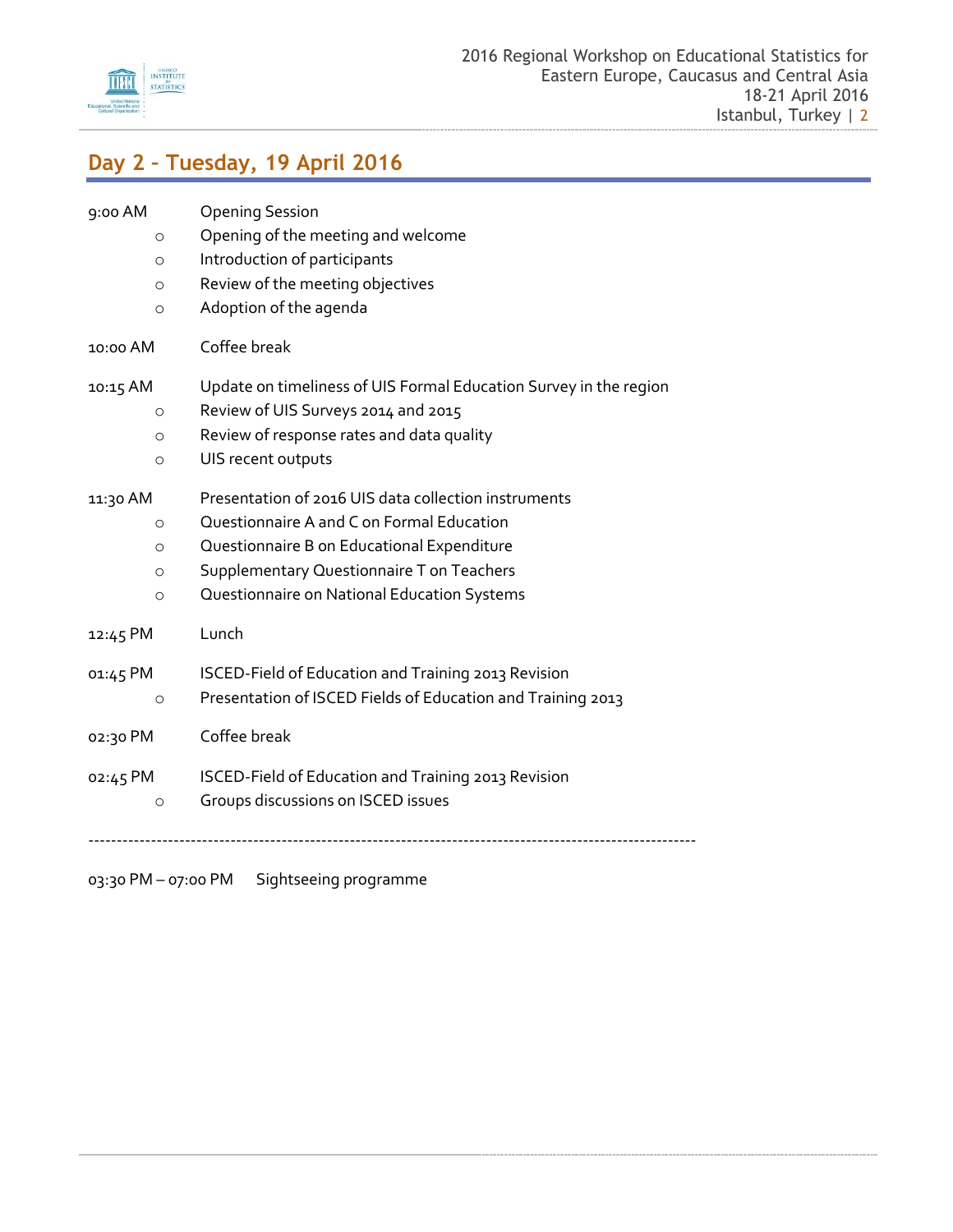

### **Day 3 – Wednesday, 20 April 2016**

| 9:00 AM  | Education 2030: Presentation of the thematic monitoring framework and the related indicators                                                                                                                                    |
|----------|---------------------------------------------------------------------------------------------------------------------------------------------------------------------------------------------------------------------------------|
| $\circ$  | Brief introduction to the process that led to the development of the 2030 Agenda for<br>Sustainable Development Goals(SDGs)                                                                                                     |
| $\circ$  | Presentation of the thematic monitoring framework for Education 2030 and the related<br>indicators including metadata                                                                                                           |
| 10:15 AM | Coffee break                                                                                                                                                                                                                    |
| 10:30 AM | Presentation of the results of the UIS regional survey on mapping the availability of data and<br>indicators to monitor Education 2030                                                                                          |
| 12:30 PM | Lunch                                                                                                                                                                                                                           |
| 01:30 PM | Round-table discussion of the survey results and the next steps to fill in data gaps                                                                                                                                            |
| 02:30 PM | National experiences in development of statistical information systems to assess and monitor<br>access to participation in and completion of education focusing on evaluating education quality<br>and equity: two case studies |
| $\circ$  | Presentation by Georgia                                                                                                                                                                                                         |
| 03:20PM  | Coffee break                                                                                                                                                                                                                    |
| 03:40 PM | National experiences (continued)                                                                                                                                                                                                |
| $\circ$  | Presentation by the Republic of Moldova                                                                                                                                                                                         |
| $\circ$  | Questions period / discussion                                                                                                                                                                                                   |
| 05:00 PM | Closing of Day 3                                                                                                                                                                                                                |

### **Day 4 – Thursday, 21 April 2016**

| $9:00$ AM | Integration of the Education 2030 agenda in national and regional education strategies: what<br>are the national plans and initiatives in the region?        |
|-----------|--------------------------------------------------------------------------------------------------------------------------------------------------------------|
| 10:30 AM  | Coffee break                                                                                                                                                 |
| 11:00 AM  | Next steps in the monitoring of Education 2030 for the region: data reporting to UIS, discussing<br>needs for statistical support and collaboration with UIS |
| 12:00 PM  | Summary and recommendations of the workshop                                                                                                                  |
| 12:30 PM  | Completion of the evaluation forms and closing                                                                                                               |
| 01:00 PM  | Lunch<br>Adjournment                                                                                                                                         |